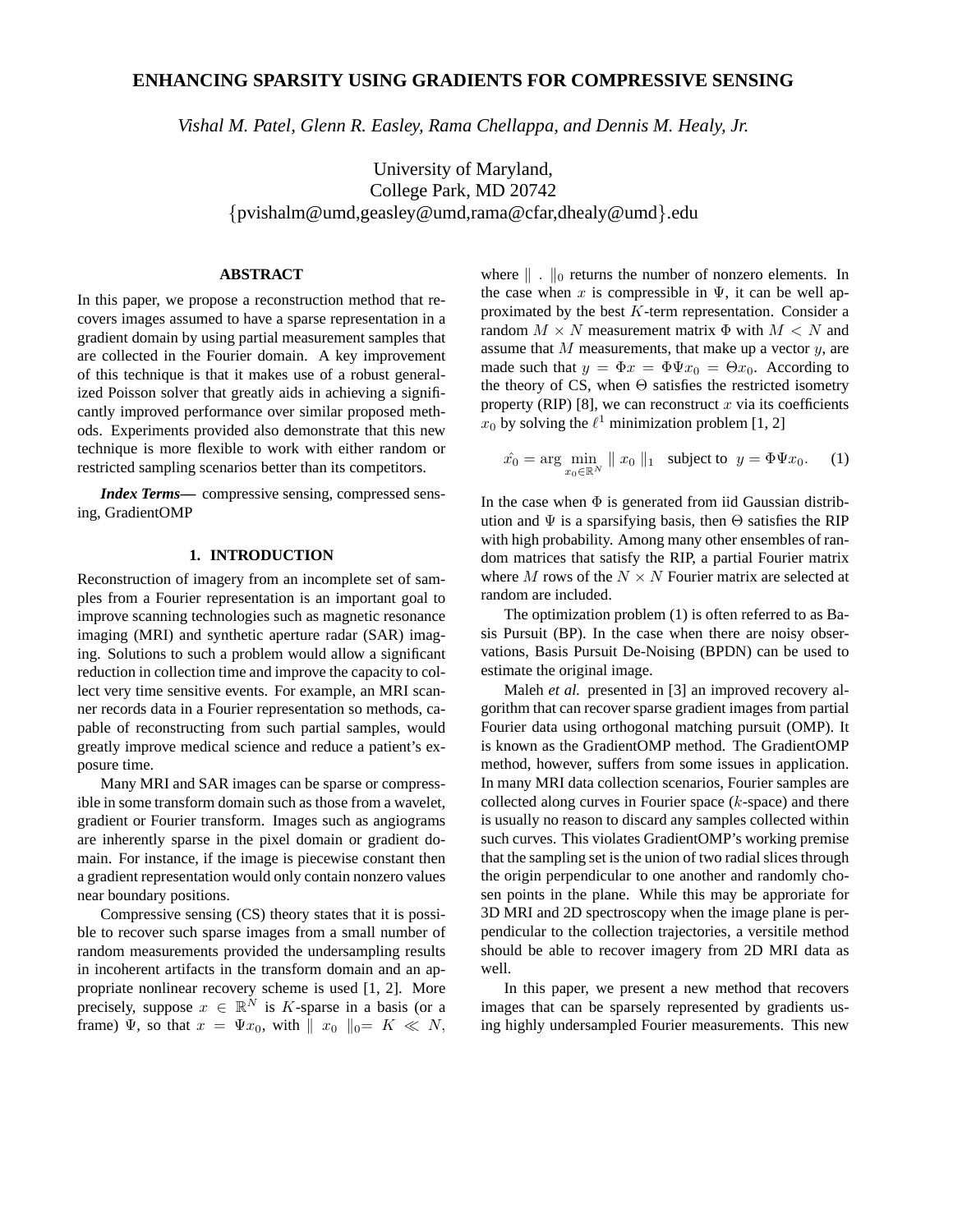method is less restrictive on sampling constraints than the GradientOMP and is more robust in the estimation process. A key element in the improvement is that besides using a different/better nonlinear estimator to estimate the gradient field, we solve a generalized Poisson equation to obtain the estimated image. Such a Poisson based solution [4] is much more robust to imperfections in the estimate of the gradients and does not require any constraint on the type of data collections that can be made.

#### **2. BACKGROUND**

Let  $x \in \mathbb{C}^{l \times l}$  and  $\Omega$  be some randomly chosen set of frequencies of size  $|\Omega| = M$  and  $W_{\Omega}: \mathbb{C}^{l \times l} \to \mathbb{C}^{M}$  to denote the partial Fourier transform operator restricted to  $\Omega$ . The total-variation (TV) operator is defined as:  $TV(x)_{n,m} =$  $\sqrt{p(n,m)^2 + q(n,m)^2}$  where p and q are the discrete gradients of an image x, i.e.  $p(n, m) = x(n, m + 1) - x(n, m)$ and  $q(n,m) = x(n+1,m) - x(n,m)$  for  $0 \le m, n \le l-1$ . Given the assumption that  $x$  has sparse gradients; that is  $\| TV(x) \|_{0} = K \ll N = l^{2}$ , and  $Y = W_{\Omega} x \in \mathbb{C}^{M}$  (representing the partial Fourier measurements of  $x$ ), the general problem is to estimate x. It was shown in [2] that for an overwhelming percentage of sets  $\Omega$  with cardinality obeying  $|\Omega| = M \geq CK \log(N)$ , the minimizer to

 $x_{rec} = \arg \min_{x' \in \mathbb{C}^N} \parallel TV(x') \parallel_1 \text{ s. t. } W_{\Omega} x' = W_{\Omega} x \text{ (2)}$ is unique and recovers  $x$ .



Figure 1: The magnitude of TV (red),  $p$  (dotted blue) and  $q$ (cyan) coefficients in decreasing order for the Shepp-Logan Phantom image (see Figure 2(a)).

In this paper, we show that instead of reconstructing an image by the  $TV$  minimization, one can reconstruct the image by separately reconstructing the gradients and then solving for the image. This allows one to reconstruct the image with a far fewer number of measurements than required by the TV minimization method (see Figure 2). Figure 1 presents an important comparison in the sparsity of  $p, q$  and the TV measure. The plots of the sorted absolute values of the coefficients of the gradients  $p,q$  and the TV measure for the Shepp-Logan Phantom image indicate that  $p$  and  $q$  decay much faster than the  $TV$  measure. In fact, it is easy to

see from the expression of  $TV$  that the coefficients of  $p$  and  $q$  will always decay faster than the coefficients of TV. This means our method can take advantage of this and be able to reconstruct an image with far fewer measurements than that required by using the TV -based method. Note the assumption that the image of interest has sparse gradients with the use of the TV constraint for estimation has been suggested before [2, 5, 6, 7].

#### **3. IMAGE GRADIENT ESTIMATION**

By using the properties of the Fourier transform, we can directly express the partial gradients  $P = W_{\Omega}p$  and  $Q =$  $W_{\Omega}q$ , in the Fourier domain from Y as

$$
P = (e^{\frac{j2\pi k_2}{l}} - 1)Y \text{ and } Q = (e^{\frac{j2\pi k_1}{l}} - 1)Y, \quad (3)
$$

where  $(k_1, k_2) \in \Omega$ . Taking into account the presence of additive noise during the measurement process, gradients can be reconstructed by solving the following two constrained optimization problems:

$$
p_{rec} = \arg\min_{p'} \| p' \|_1 \quad \text{s. t. } \| W_{\Omega} p' - P \|_2 \le \varepsilon \quad (4)
$$

$$
q_{rec} = \arg\min_{q'} \|q'\|_1 \quad \text{s. t. } \|W_{\Omega}q' - Q\|_2 \leq \varepsilon \quad (5)
$$

where  $\varepsilon$  is a noise statistic that controls the fidelity of the reconstruction. It can be shown that the solutions to (4) and (5) will recover the unknown sparse gradients  $p$  and  $q$  with an error proportional to the noise level. That is,  $\|p_{rec}$  $p||_2 \leq C\varepsilon$ , and  $||q_{rec} - q||_2 \leq C\varepsilon$ , where the constant C depends on the restricted isometry constant [8].

There has been a number of approaches suggested for solving BPDN problems such as (4) and (5). In our approach, we shall employ a highly efficient algorithm that is suitable for large scale applications known as the *spectral projected gradient* (SPGL1) algorithm [9]. See [9] and [10] for the efficiency of spectral projected gradient algorithms compared to OMP.

## **4. IMAGE RECONSTRUCTION FROM GRADIENTS**

Once the gradients have been estimated, the problem is to obtain the desired image reconstruction. The gradient field  $(p,q)$  of a scalar surface or an image should be integrable (conservative). That is, the integral along any closed curve should be equal to zero. However, this is often not the case when inherent noise during the estimation process contaminates the gradient field.

One of the ways of enforcing integrability is by using the Simchony, Chellappa and Shao (SCS) method [11]. It can be described as follows [4, 11]. Let  $(p(n, m), q(n, m))$ be the estimated non-integrable gradient field. Define the curl and divergence operators as:  $C_{p,q} = \text{curl}(p,q) =$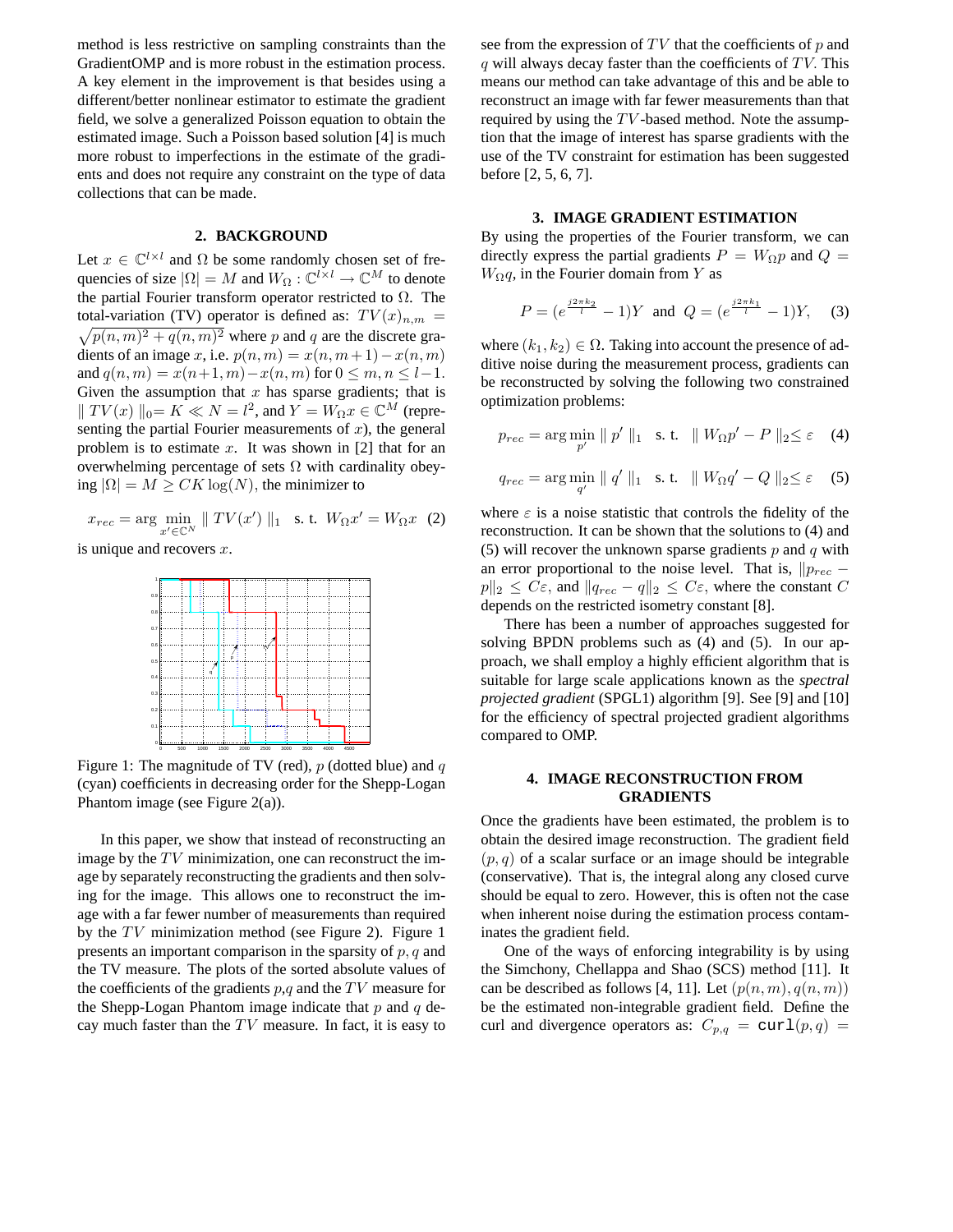

Figure 2: (a)  $512 \times 512$  Shepp-Logan Phantom example. Reconstructed by (b) zero-filling, (c) GradientOMP, (d) TV method, and (e) our proposed method.



Figure 3: (a) Original MRI image. (b) Radial k-space trajectories. Reconstructed by (c) zero-filling, (d) GradientOMP, and (e) our method.

 $\frac{\partial p}{\partial n} - \frac{\partial q}{\partial m}$  and  $D_{p,q} = \text{div}(p,q) = \frac{\partial p}{\partial m} + \frac{\partial q}{\partial n}$ . The objective is to obtain a surface  $\hat{x}(m,n)$  estimate (reconstructed image) such that its gradient field  $(\hat{p}, \hat{q})$  satisfies the integrability constraint  $C_{\hat{p}, \hat{q}} = 0$  and minimizes  $J(\hat{x}) = \int \int [(\hat{p}$  $p^2 + (\hat{q}-q)^2$  dm dn. The associated Euler-Lagrange equation gives the Poisson equation  $\nabla^2 \hat{x} = \text{div}(p, q)$ , where  $\nabla^2 = \frac{\partial^2}{\partial n^2} + \frac{\partial^2}{\partial m^2}$  is the Laplacian operator.

Since the Least Square based approaches, such as the one described above, are known not to be robust to noise and outliers, they result in a loss of salient features in the image. Thus, we incorporate in our proposed algorithm an improved Poisson based approach known as the *affine transformation on gradients using diffusion tensors* [4].

## **4.1. Affine Transformation of Gradients using Diffusion Tensors**

Motivated by the application of anisotropic diffusion in image enhancement and denoising, a generalization of divergence based equation for image reconstruction has been suggested [4]. Given that

$$
D(n,m) = \left[ \begin{array}{cc} d_{11}(n,m) & d_{12}(n,m) \\ d_{21}(n,m) & d_{22}(n,m) \end{array} \right]
$$

be a  $2 \times 2$  symmetric positive-definite matrix associated to each pixel location, a generalized relation is then

$$
\mathtt{div}(D\left[\begin{array}{c} \hat{p} \\ \hat{q} \end{array}\right])=\mathtt{div}(D\left[\begin{array}{c} p \\ q \end{array}\right]).
$$

This equation is the associated Euler-Lagrange equation of the functional

$$
J(\hat{x}) = \int \int d_{11}(\hat{p} - p)^2 + (d_{12} + d_{21})(\hat{p} - p)(\hat{q} - q) + d_{22}(\hat{q} - q)^2 dm dm.
$$

Let  $x_D$  denote the lexicographically ordered column vector of div $(d_{11}p + d_{12}q, d_{21}p + d_{22}q)$ , then the general Poisson equation (an alternative formulation of the general relation) can be simply expressed as  $\nabla_D^2 \hat{x} = x_D$ , where  $\nabla_D^2$ is the weighted Laplacian kernel based on the diffusion tensor  $D$  (see [4] for more details). The image can then be efficiently recovered as  $\hat{x} = L_D^{-1} x_D$ , where the matrix  $L_D$ is the sparse weighted Laplacian matrix [4]. Note that this method does not require any restriction on the amount of information gleaned from a partially sampled Fourier data set.

#### **5. EXPERIMENTS**

In this section, we give some numerical examples to illustrate the performance of our algorithm and compare it with the GradientOMP [3], the  $TV$  minimization method [12], and the minimum energy reconstruction by zero-filling [5]. In the first example, we reconstructed a  $512 \times 512$  Shepp-Logan phantom image after 94.6% random undersampling. As can be seen from Figure 2, the reconstruction by zerofilling, GradientOMP and the  $TV$  minimization fail to reconstruct the image perfectly, while our proposed algorithm reconstructs the image exactly (MSE =  $3.2e^{-6}$ ).

In the second example, Figure 3, we show the reconstruction of a  $256 \times 256$  MRI of the brain after 68.5% undersampling using Cartesian radial sampling. Both Gradien